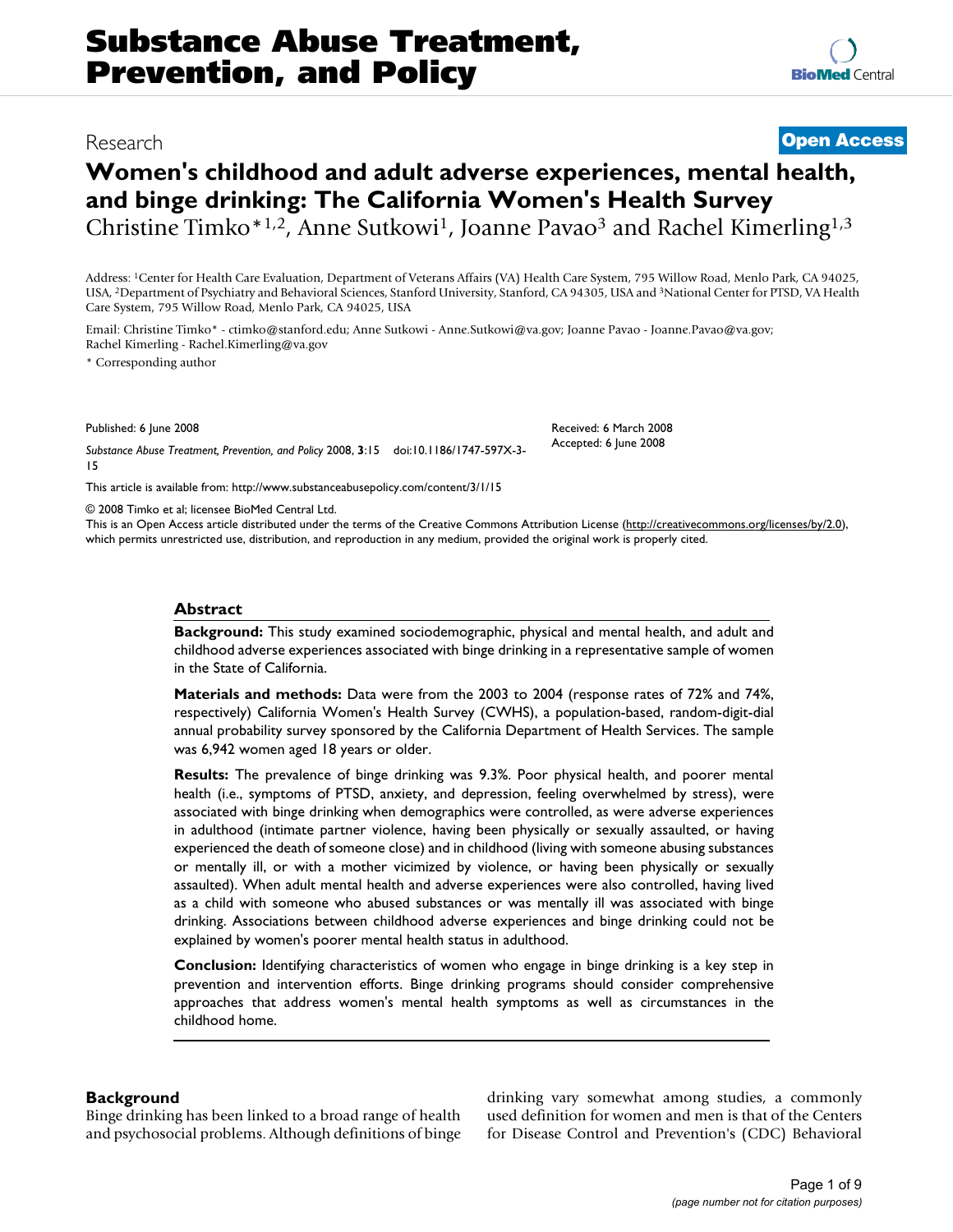Risk Factor Surveillance System: five drinks per drinking occasion at least once during the past 30 days. Rates of binge drinking are lower among women than men across different age and racial/ethnic groups [1-3]. The rates of binge drinking among women have remained stable over the past two decades [4].

It is important to understand the determinants of binge drinking among women because higher rates of binge drinking are linked to increases in alcohol use disorders, injuries and other alcohol-related health problems (including poor health outcomes among babies born to alcohol abusing mothers), psychosocial problems, and high-risk behaviors (e.g., smoking, having multiple sexual partners) [5]. This study examined the rate of binge drinking and factors associated with binge drinking in a representative sample of women in California. We looked at factors in five domains in addition to sociodemographic characteristics: physical health, mental health, help with mental health problems, adverse adult experiences, and adverse childhood experiences. We also examined whether adverse childhood experiences were related to binge drinking as an adult, when adverse experiences and symptoms of poor mental health in adulthood were considered. The purpose was to indicate whether negative childhood experiences may predict binge drinking among adult women above and beyond more recent and current problems. Our goal is to help build binge-drinking prevention and intervention programs that are specific to women by targeting the factors associated with binge drinking.

# *Characteristics of women who binge drink*

A number of studies have examined sociodemographic factors associated with women's binge drinking. Binge drinking is more common among younger (<30 years) women [6] and binge drinking as a younger woman increases the odds of binge drinking in middle age [7]. In addition, binge drinking is more likely among unmarried and less educated women [5], although studies of highly educated employees found binge drinking rates among women to be high [8,9]. Binge drinking was more common among White and mixed-race than among Hispanic, Black, or Asian women [6]. It is also known to be more common among American Indian women than women in other racial/ethnic groups [10,11]. Rates of binge drinking were higher among non-pregnant than pregnant women [6]. In the domain of mental health, higher rates of posttraumatic stress disorder (PTSD), anxiety, and depression were associated with more binge drinking [5]. In contrast, another study found that women with anxiety and depression had reduced odds of binge drinking [1].

Female victims of violence often engage in self-destructive and maladaptive coping behaviors, including binge drinking. Increased rates of domestic violence among women were associated with increased binge drinking rates [5]. Similarly, women's rates of binge drinking increased from 5.5% among those with no lifetime history of intimate partner violence (IPV), to 12.1% among those with a low level of IPV, to 16.8% among those with a moderate or high level [12]. Binge drinking may occur as a form of selfmedication to alleviate symptoms of trauma, anxiety, and depression, and increase feelings of mastery and control [13].

Adverse experiences in childhood also increase the risk for the subsequent problematic use of alcohol such as binge drinking. Childhood sexual abuse was an important predictor of alcohol misuse and binge drinking among adult women [14,15], and adolescent victims of sexual and/or physical assault were more likely than controls to subsequently engage in binge drinking [13]. Each of eight kinds of adverse childhood experiences (verbal, physical, and sexual abuse, had a battered mother, lived with problem drinker/alcoholic or user of street drugs, mental illness in the household, parental separation or divorce, incarcerated household member) was associated with a higher risk of alcohol abuse in a sample of adult women and men [16].

Although adverse childhood experiences have been found to be associated with problematic alcohol use such as binge drinking, studies have not examined whether the childhood events are associated with alcohol misuse even when adult life events and circumstances are also considered. In addition, they have not examined whether poor mental health as an adult mediates the link between adverse childhood experiences and adult binge drinking, as some have hypothesized [17]. Both of these possibilities are important to explore because they have implications for the prevention and treatment of binge drinking. If adverse childhood experiences contribute to binge drinking when concurrent adult functioning is accounted for, and the association of adverse childhood experiences with binge drinking is not fully explained by its impact on poorer adult mental health, then specialized treatment for adverse childhood experiences must be integrated into clinical approaches used in preventing and treating binge drinking.

In summary, in this study we asked the following questions: (1) What is the rate of binge drinking in a representative sample of women in the State of California, (2) What are the sociodemographic, physical and mental health, and adverse adult and childhood experiences associated with binge drinking, (3) Are adverse childhood experiences associated with binge drinking, even when adverse adult experiences and mental health symptoms are already accounted for, and (4) Does poorer adult men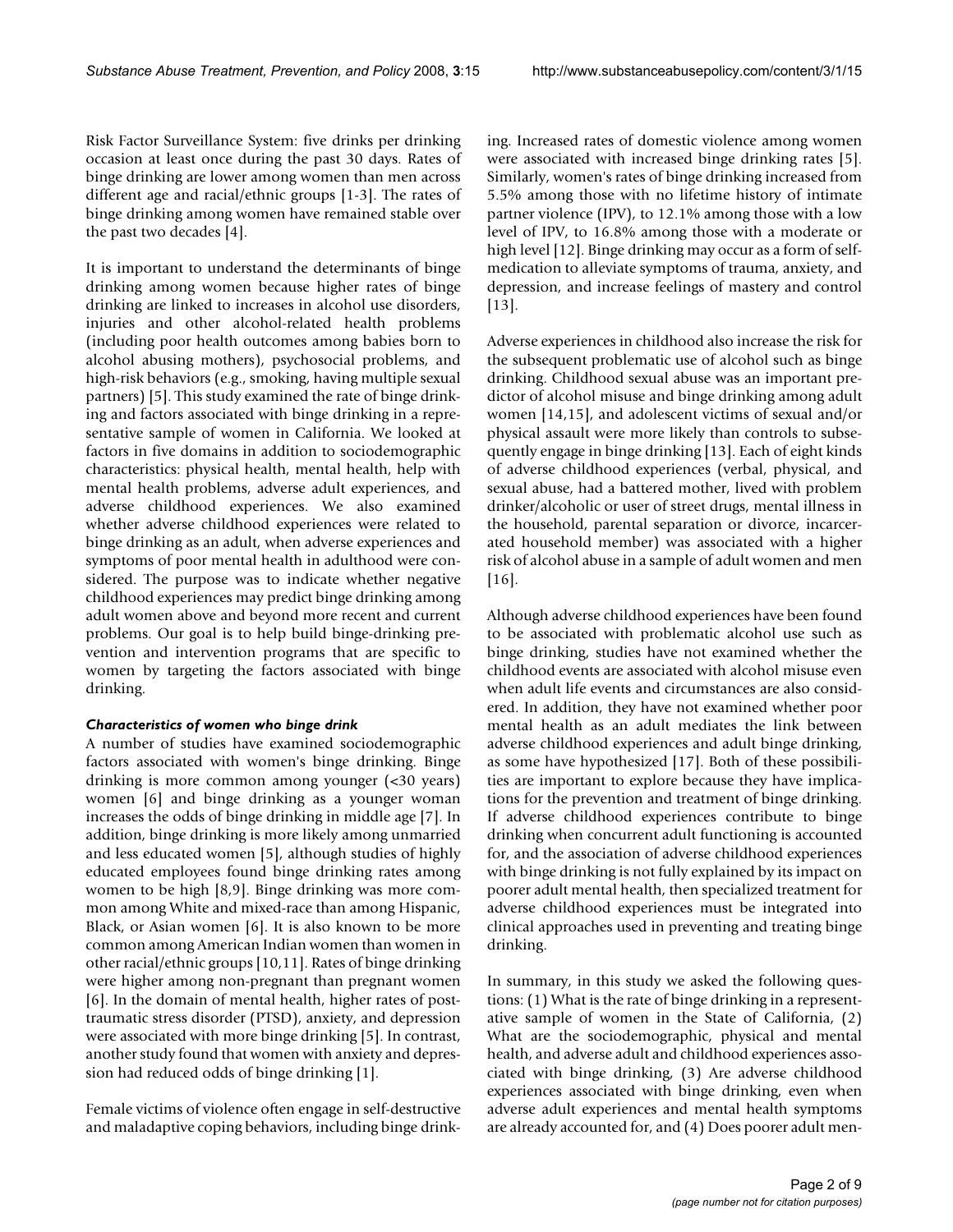tal health mediate the association between adverse childhood experiences and adult binge drinking among women.

# **Materials and Methods**

All procedures for this study were reviewed and approved by Stanford University's Institutional Review Board. We used data from the 2003 and 2004 California Women's Health Survey (CWHS), a population-based, randomdigit-dial (not including cell phones) annual probability survey sponsored by the California Department of Health Services and designed in collaboration with several other state agencies and departments. Interviews for the CWHS are conducted in English or Spanish and take approximately 30 minutes to complete.

The response rates for the surveys (i.e., the proportions of eligible households contacted that resulted in a completed interview) were 72% and 74%, respectively. The combined 2-year sample consisted of 6,942 women aged 18 years or older. More detailed information about the sample procedures can be found in [18].

#### *Measures*

#### *Binge drinking*

Respondents were asked: Considering all types of alcoholic beverages, how many times during the past month did you have five or more drinks on an occasion? Following the CDC definition used prior to 2006, respondents who reported doing so one time or more were classified as binge drinkers; all other respondents, including abstainers, were classified as non-binge drinkers.

# *Sociodemographics*

Respondents reported their age, race and ethnicity, marital status, whether children were in the household, education, and employment status. Respondents' reports of household size and annual household income were used to determine whether they were above or below the federal poverty line [19].

#### *Physical health*

The interview asked: To your knowledge, are you now pregnant (yes/no). It also asked: Do you now smoke cigarettes. Answers were classified as yes (every day or some days) or no (not at all). Respondents' self-reported health was classified as good (i.e., good, very good, or excellent) or fair/poor.

### *Mental health*

Symptoms of PTSD were assessed using a five-item screen, demonstrated by Prins et al. [20] to detect current (past 30 days) and clinically significant PTSD symptoms. One item is a general trauma probe in which the interviewer asks if the respondent has ever, in her lifetime, had any experience or experiences that are frightening, horrible or upsetting. Four more items assess the presence or absence of the following PTSD symptoms: intrusive trauma-related thoughts, avoidance of trauma-related cues, emotional numbing, and physiological hyperarousal. Respondents were coded positive for PTSD symptoms if they screened positive for trauma and endorsed ≥3 PTSD items. To assess depression, respondents were asked to report how many of the past 30 days they felt sad, blue, or depressed; and to assess anxiety, they reported how many days they felt worried, tense, or anxious. These items were from the healthy days measure used in the Brief Behavioral Risk Factor Survey [21]. Respondents were coded positive for depression or anxiety if they reported symptoms on ≥14 days of the past 30 days.

#### *Mental health help*

Poor mental health was assessed by asking respondents to report how many days during the past 30 their mental health (e.g., problems with emotions) was not good. Respondents were coded positive for poor mental health if they reported that their mental health was not good on ≥14 days. In addition, respondents reported whether they had wanted or needed help with personal or family problems from a mental health professional in the past 12 months (yes/no), and whether they had obtained such help (yes/no).

#### *Adverse adult experiences*

CWHS questions on adverse adult and childhood experiences were from the Traumatic Stress Schedule, a validated self-report measure of traumatic events [22], and subjected to cognitive testing for use in telephone surveys. Respondents reported whether, during the past 12 months, they had experienced intimate partner violence. Specifically, if the respondent answered yes to one or more of 8 items (e.g., partner or former partner had thrown something at her; had pushed, grabbed, shoved, or slapped her), she was classified as having experienced intimate partner violence. Respondents also reported whether they experienced the following adverse experiences during their adulthood (age 18 or after): physical assault (i.e., was beaten up, slapped, punched, kicked, or attacked by a stranger or someone known), sexual assault (i.e., was forced into unwanted sexual activity), or death of a close friend or family member in an accident, homicide, or suicide.

#### *Adverse childhood experiences*

Respondents reported whether they experienced the following adverse experiences during their childhood (before age 18): was removed from home and placed in foster care; lived with someone who was a problem drinker or alcoholic or used street drugs; lived with someone who was depressed or mentally ill; mother or step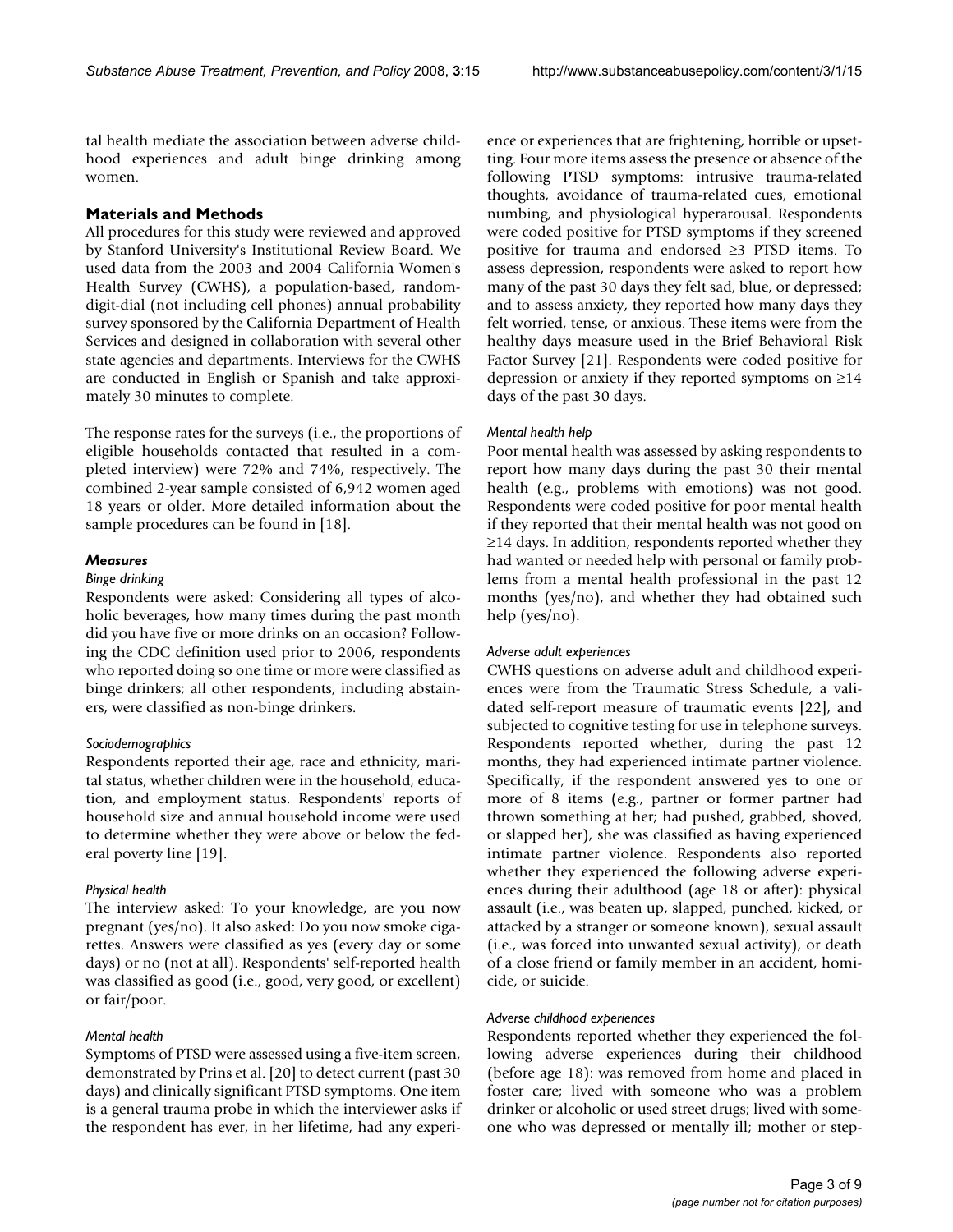mother was treated violently; lived with someone who went to prison or jail; emotional abuse (i.e., adult in household often or very often swore at, insulted, put down, or made her afraid that she would be physically hurt); physical assault (i.e., was beaten up, slapped, punched, kicked, or attacked by a stranger or someone known); and sexual assault (i.e., was forced into unwanted sexual activity).

# *Analyses*

The first set of logistic regression analyses examined associations of sociodemographic factors (each entered singly as an independent variable) with binge drinker status. Then, we conducted logistic regression analyses that controlled for the sociodemographic factors found to be significantly associated with binge drinking, and entered one factor (i.e., one variable) in the domain of physical health, mental health, mental health help, adverse adult experiences, or adverse childhood experiences as a predictor. A third set of logistic regressions examined associations of adverse childhood experiences with binge drinking when sociodemographic, adult mental health, and adverse adult experiences that were significantly associated with binge drinking were controlled; the purpose was to determine whether adverse childhood experiences were independently associated with binge drinking after more recent adverse experiences and mental health symptoms as adults were considered. Finally, we conducted a series of regression analyses to determine whether poorer adult mental health mediated between adverse childhood experiences and binge drinking.

# **Results**

The prevalence of binge drinking was 9.3%. The other sample characteristics are presented in Table 1. We first compared binge drinkers ( $n = 647$ ) to non-binge drinkers  $(n = 6,295)$  on demographics (Table 2). Because binge drinkers were younger and more likely to be unmarried and unemployed, and were somewhat more likely to have an income below the federal poverty line, we controlled for these variables in all subsequent analyses.

#### **Table 1: Sample characteristics**

| Sociodemographics                        | % of full sample |
|------------------------------------------|------------------|
| Age (mean, SD)                           | 32.6, 13.0       |
| Minority/racial group member             | 50.2             |
| Not married                              | 45.0             |
| No. children in household                | 49.6             |
| No education beyond high school          | 37.4             |
| Not employed                             | 45.4             |
| Income below federal poverty line        | 17.9             |
| <b>Physical health</b>                   |                  |
| Not pregnant                             | 94.7             |
| Smokes                                   | 13.6             |
| Fair/poor health                         | 17.3             |
| Mental health                            |                  |
| PTSD symptoms                            | 6.3              |
| Anxiety symptoms                         | 21.8             |
| Depression symptoms                      | 13.7             |
| Overwhelmed by stress                    | 12.5             |
| Mental health help                       |                  |
| Poor mental health                       | 14.2             |
| Perceived need for mental health help    | 23.2             |
| Utilized mental health help              | 9.8              |
| Adult victimization                      |                  |
| Intimate partner violence                | 9.9              |
| Physically assaulted                     | 19.7             |
| Sexually assaulted                       | 10.6             |
| Death of someone close                   | 29.7             |
| Childhood victimization                  |                  |
| Lived in foster care                     | 3.4              |
| Lived with someone abusing substances    | 22.3             |
| Lived with someone mentally ill          | 16.8             |
| Lived with mother victimized by violence | 18.4             |
| Lived with someone incarcerated          | 7.6              |
| Emotionally abused by adult in home      | 18.4             |
| Physically assaulted                     | 19.1             |
| Sexually assaulted                       | 11.2             |
|                                          |                  |

Logistic regressions predicting binge drinking from current physical and mental health, and help for mental health problems in the past year, found a significant association for each factor (Table 3). Specifically, binge drinking was associated with not having a current pregnancy, currently smoking, and being in fair or poor rather than

| Table 2: Logistic regressions predicting binge (n = 647) versus non-binge (n = 6295) drinker status from sociodemographics |  |  |  |  |  |
|----------------------------------------------------------------------------------------------------------------------------|--|--|--|--|--|
|----------------------------------------------------------------------------------------------------------------------------|--|--|--|--|--|

|                                     |        | Binge drinker |               |        |  |  |
|-------------------------------------|--------|---------------|---------------|--------|--|--|
| Sociodemographics                   | B      | OR            | <u>95% CI</u> | Þ      |  |  |
| Age (mean, SD)                      | $-477$ | .621          | .58-.66       | < 001  |  |  |
| Minority racial/ethnic group member | .084   | 1.087         | $.93 - 1.28$  | .311   |  |  |
| Not married                         | .980   | 2.664         | $2.25 - 3.16$ | 5.001  |  |  |
| No children in household            | .135   | 1.144         | $.97 - 1.35$  | .104   |  |  |
| No education beyond high school     | .017   | 1.018         | $.86 - 1.20$  | .838   |  |  |
| Not employed                        | .429   | 1.535         | 1.30–1.82     | < 0.01 |  |  |
| Income below federal poverty line   | .180   | 1.197         | $.98 - 1.46$  | .081   |  |  |

Note: Each p-value is from a Wald *X*2 (*df* = 1).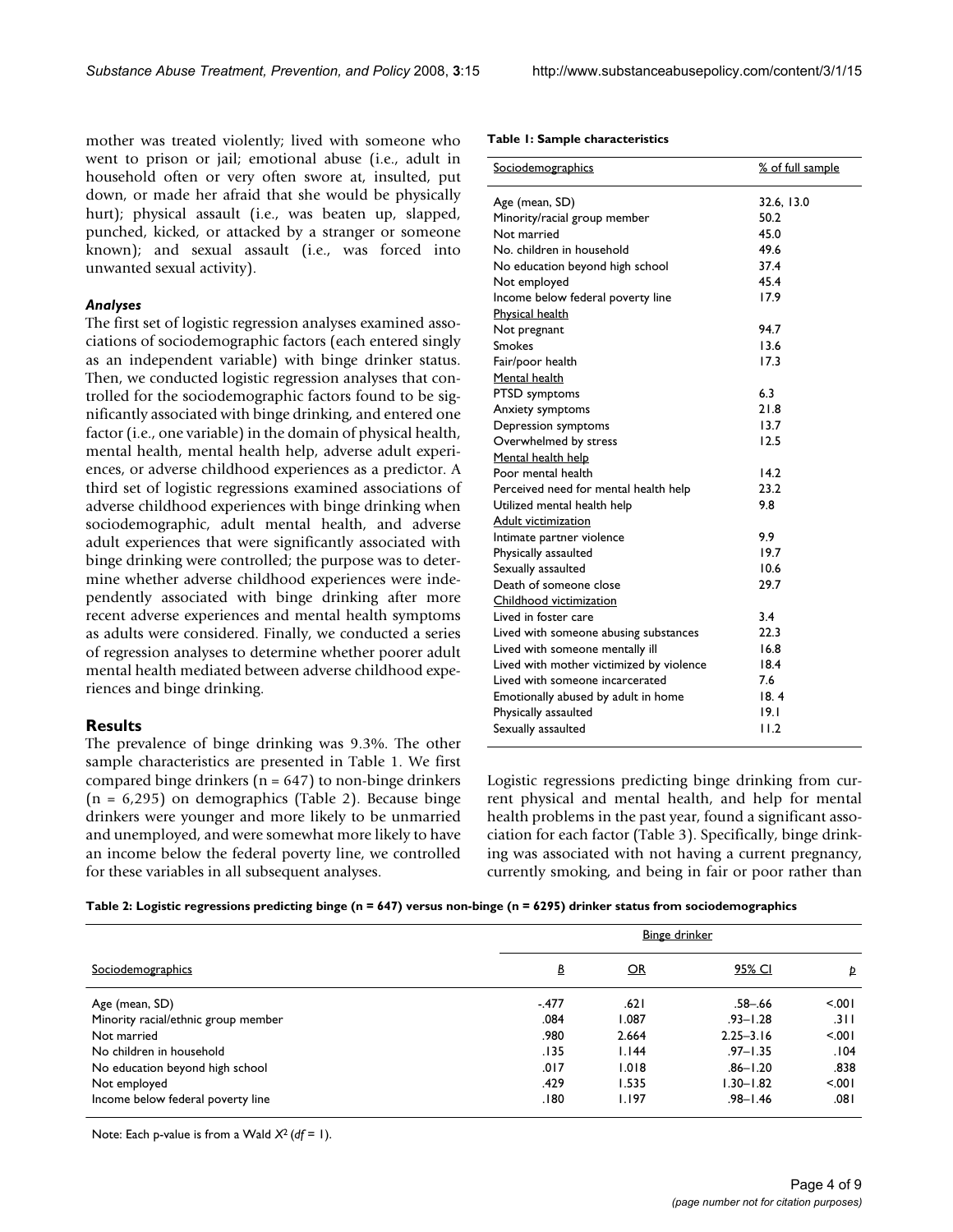|                                                  | <b>Binge drinker</b>     |       |               |         |
|--------------------------------------------------|--------------------------|-------|---------------|---------|
|                                                  | $\underline{\mathit{B}}$ | OR    | 95% CI        | ₽       |
| <b>Physical Health</b>                           |                          |       |               |         |
| Not pregnant                                     | 2.288                    | 9.859 | 3.40-28.59    | $500 -$ |
| <b>Smokes</b>                                    | .985                     | 2.679 | $2.21 - 3.25$ | $500 -$ |
| Fair/Poor health                                 | .287                     | 1.333 | $1.10 - 1.76$ | .041    |
| Mental health                                    |                          |       |               |         |
| PTSD symptoms                                    | .787                     | 2.197 | $1.69 - 2.86$ | $500 -$ |
| Anxiety symptoms                                 | .478                     | 1.614 | $1.34 - 1.94$ | $500 -$ |
| Depression symptoms                              | .497                     | 1.644 | $1.33 - 2.04$ | $500 -$ |
| Overwhelmed by stress                            | .613                     | 1.846 | $1.50 - 2.28$ | $500 -$ |
| Mental health help                               |                          |       |               |         |
| Poor mental health                               | .484                     | 1.622 | $1.31 - 2.00$ | $500 -$ |
| Perceived need for mental health help, past year | .305                     | 1.357 | $1.13 - 1.63$ | .001    |
| Utilized mental health help, past year           | .479                     | 1.614 | $1.19 - 2.20$ | .002    |

**Table 3: Logistic regressions predicting binge (n = 647) or non-binge (n = 6295) drinker status from physical and mental health and mental health help, controlling for sociodemographics**

Note: Each p-value is from a Wald *X*2 (*df* = 1).

good health. In the mental health domain, symptoms of PTSD, anxiety, and depression, as well as feeling overwhelmed by stress, were associated with binge drinking. Consistently, poor mental health, and perceiving the need for and utilizing mental health help in the past year, were associated with binge drinker status. As expected, binge drinking was associated with adverse experiences in adulthood (intimate partner violence, having been physically or sexually assaulted, or having experienced the death of someone close) and in childhood (living with someone abusing substances or mentally ill, or with a mother victimized by violence, and having been physically or sexually assaulted) (Table 4).

Because, as already noted, binge drinking is more common in younger age groups, we examined whether age was a moderator of associations between physical and mental health, mental health help, and adult and childhood adverse experiences and binge drinking. Specifically, we conducted each logistic regression in Tables 3 and 4, adding the interaction of age by the predictor. The interactions of age by poor mental health (*B* = -.272, OR

| Table 4: Logistic regressions predicting binge (n = 647) or non-binge (n = 6295) drinker status from adult and childhood adverse |  |  |
|----------------------------------------------------------------------------------------------------------------------------------|--|--|
| experiences, controlling for sociodemographics                                                                                   |  |  |

|                                          | Binge drinker |       |               |        |
|------------------------------------------|---------------|-------|---------------|--------|
|                                          | B             | OR    | <u>95% CI</u> | Þ      |
| Adult adverse experiences                |               |       |               |        |
| Intimate partner violence                | .542          | 1.719 | $1.37 - 2.15$ | 5001   |
| Physically assaulted                     | .670          | 1.954 | $1.61 - 2.36$ | 5.001  |
| Sexually assaulted                       | .279          | 1.321 | $1.02 - 1.71$ | .035   |
| Death of someone close                   | .641          | 1.898 | $1.60 - 2.25$ | 5.001  |
| Childhood adverse experiences            |               |       |               |        |
| Lived in foster care                     | .288          | 1.334 | $.90 - 1.99$  | .157   |
| Lived with someone abusing substances    | .480          | 1.616 | $1.35 - 1.94$ | < 0.01 |
| Lived with someone mentally ill          | .594          | 1.811 | $1.50 - 2.19$ | < 001  |
| Lived with mother victimized by violence | .587          | 1.799 | $1.36 - 2.39$ | 5.001  |
| Lived with someone incarcerated          | .191          | 1.210 | $.93 - 1.58$  | .161   |
| Emotionally abused by adult in home      | .421          | 1.523 | $1.26 - 1.85$ | < 0.01 |
| Physically assaulted                     | .513          | 1.671 | $1.39 - 2.01$ | 5.001  |
| Sexually assaulted                       | .424          | 1.527 | $1.21 - 1.92$ | 5.001  |

Note: Each p-value is from a Wald *X*2 (*df* = 1).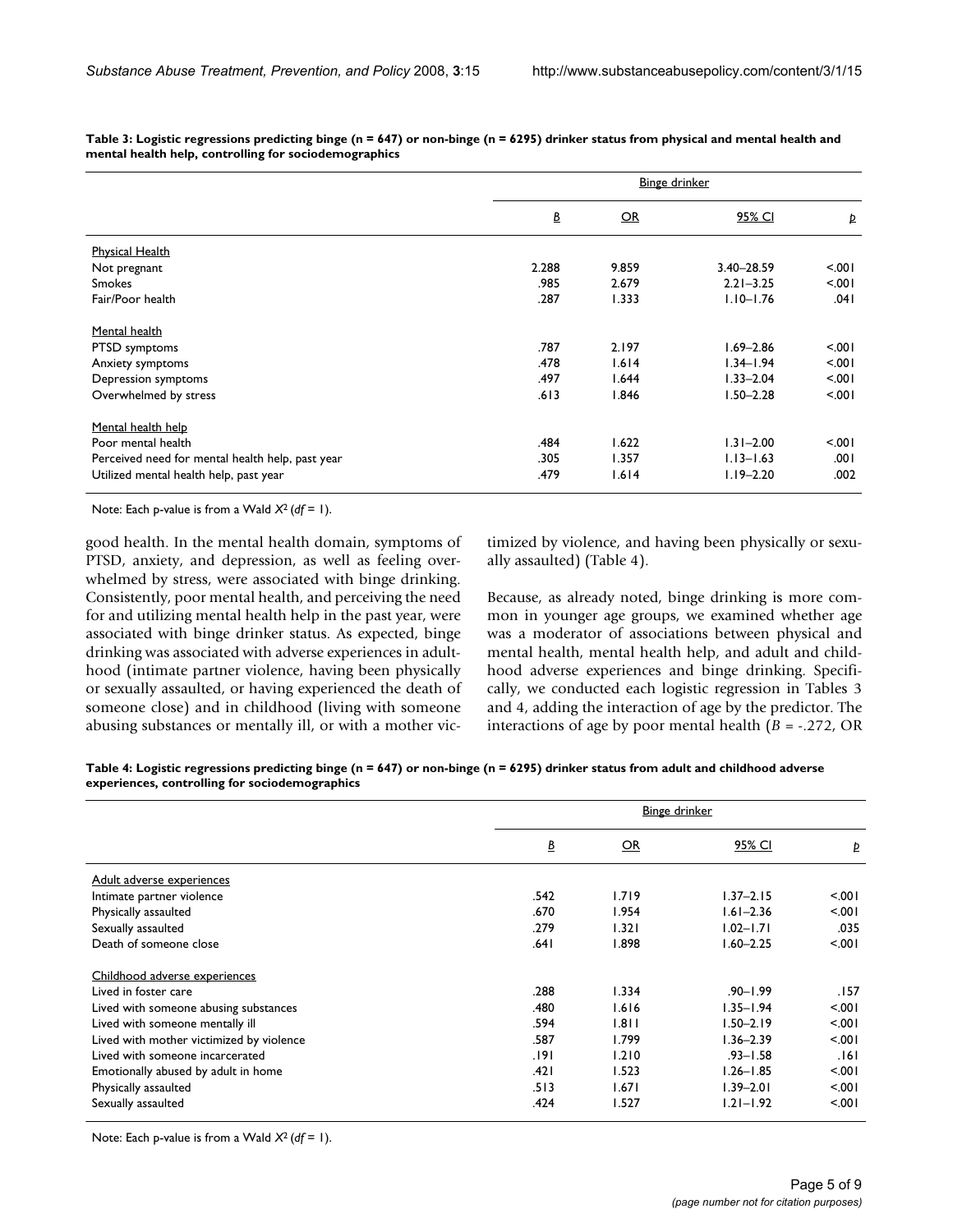= .762, CI = .63–.72, Wald *X*2 = 9.14, *df* = 1, *p* = .003) and by having lived with someone mentally ill (*B* = -.163, OR- .850, CI = .73–.99, Wald *X*2 = 4.03, *df* = 1, *p* = .045) in predicting binge drinking were significant. There were positive associations of poor mental health and having lived with someone mentally ill with binge drinking in each age group except for the oldest group. That is, among women 65 years old or older only, poor mental health and having lived with someone mentally ill were associated with nonbinge drinker status.

We examined whether adverse childhood experiences were still associated with binge drinking when mental health (PTSD, anxiety, depression, overwhelmed) and adverse experiences (intimate partner violence, physical assault, sexual assault, death of someone close) in adulthood were controlled (Table 5). When adulthood factors were also considered, the childhood experiences of having lived with someone who abused substances or who was mentally ill were associated with binge drinking. Specifically, these childhood experiences were associated with roughly double the likelihood of binge drinking. Binge drinking occurred in 14% of women who lived with an individual abusing substances, and in 8% of women who did not. And, binge drinking occurred in 16% of women who lived with an individual who was mentally ill, and in 8% of women who did not.

Finally, we examined whether poor mental health as an adult mediated associations between adverse childhood experiences and adult binge drinking. First, we created two new dichotomous variables reflecting adverse childhood experiences: (1) lived with a person who abused substances and/or was mentally ill and/or a mother victimized by violence (50.3%) or not, and (2) was emotionally abused, physically assaulted, or sexually assaulted (33.7%) or not. Regressions showed that living with a disordered/victimized person predicted binge drinking, as did childhood abuse/assault (Table 6).

To examine mediation, first, poor mental health (the potential mediator) was the dependent variable in regressions using the new variables as predictors. Living with a disordered or victimized person was associated with poor mental health, as was having been abused or assaulted (Table 6). As already noted (Table 4), poor mental health was associated with binge drinking. A logistic regression predicting binge drinker status from both living with a disordered/victimized person and poor mental health found that both factors retained significant associations with binge drinking (Table 6). Finally, a logistic regression predicting binge drinker status from both childhood abuse/assault and poor mental health also found that both factors retained significant associations (Table 6). That is, adverse childhood experiences represented by living with others' or their own difficult life circumstances retained independent associations with women's binge drinking and was not mediated by poorer mental health status in adulthood.

# **Discussion**

The CWHS found that the prevalence of binge drinking among adult women in California was 9.3%. This is similar to findings from national surveys of the US population in which 7.3% to 11.8% of women reported drinking five or more drinks on an occasion in the past month [2,23,24].

Compared to women who did not binge drink, binge drinking women were less likely to be pregnant, and more likely to smoke cigarettes and to describe themselves as only in fair or poor health. These results agree with those from other studies that pregnancy is associated with less binge drinking whereas smoking is associated with more binging on alcohol [25,26]. One survey found that 38% of young women reported smoking as the main reason for drinking [27]. Young women who both binge drank and smoked were especially likely to report depressive symptoms [28].

| Table 5: Logistic regressions predicting binge (n = 647) or non-binge (n = 6295) drinker status from childhood adverse experiences, |
|-------------------------------------------------------------------------------------------------------------------------------------|
| controlling for sociodemographics, mental health, and adult adverse experiences                                                     |

|                                          |        | Binge drinker |               |      |  |
|------------------------------------------|--------|---------------|---------------|------|--|
| Childhood adverse experiences            | B      | OR            | <u>95% CI</u> | Þ    |  |
| Lived in foster care                     | .044   | 1.045         | $.69 - 1.58$  | .835 |  |
| Lived with someone abusing substances    | .241   | 1.273         | $1.05 - 1.55$ | .015 |  |
| Lived with someone mentally ill          | .359   | 1.431         | $1.17 - 1.76$ | .001 |  |
| Lived with mother victimized by violence | $-050$ | .951          | $.70 - 1.29$  | .744 |  |
| Lived with someone incarcerated          | $-121$ | .886          | $.67 - 1.17$  | .396 |  |
| Emotionally abused by adult in home      | .073   | 1.075         | $.87 - 1.34$  | .514 |  |
| Physically assaulted                     | .188   | 1.206         | $.98 - 1.49$  | .081 |  |
| Sexually assaulted                       | .094   | 1.099         | $.85 - 1.42$  | .464 |  |

Note: Each p-value is from a Wald *X*2 (*df* = 1).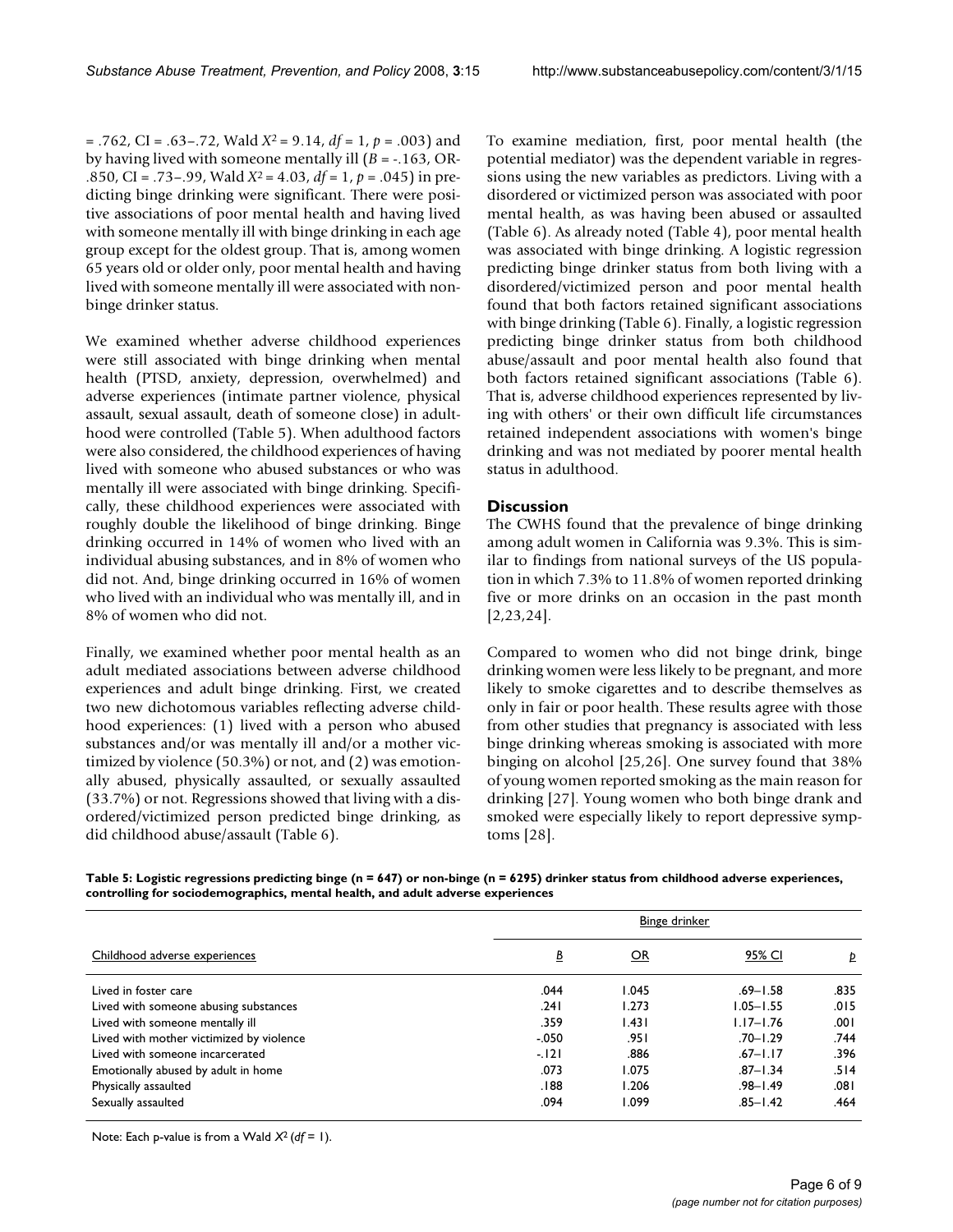|                                                      | <b>Binge drinker</b>     |      |               |         |
|------------------------------------------------------|--------------------------|------|---------------|---------|
| Childhood experiences                                | B                        | OR   | 95% CI        | Þ       |
| Living with a disordered/victimized person           | 0.609                    | l.84 | $1.25 - 1.88$ | < 0.001 |
| Abuse/assault                                        | 0.578                    | 1.78 | $1.47 - 2.06$ | < 0.001 |
|                                                      | Adult poor mental health |      |               |         |
| Living with a disordered/victimized person           | 0.964                    | 2.62 | $2.20 - 3.13$ | < 0.001 |
| Abuse/assault                                        | 1.028                    | 2.80 | $2.43 - 3.22$ | < 0.001 |
|                                                      | Binge drinker            |      |               |         |
| Childhood living with a disordered/victimized person | 0.380                    | 1.46 | $1.19 - 1.80$ | 5001    |
| Adult poor mental health                             | 0.309                    | 1.36 | $1.06 - 1.75$ | 0.016   |
|                                                      | Binge drinker            |      |               |         |
| Childhood abuse/assault                              | 0.500                    | 1.65 | $1.39 - 1.96$ | < 0.001 |
| Adult poor mental health                             | 0.357                    | 1.43 | $1.15 - 1.78$ | 0.001   |

**Table 6: Logistic regressions to examine adult mental health as a mediator between childhood adverse experiences and binge drinking.**

Note: Each p-value is from a Wald *X*2 (*df* = 1).

We found that about 13%–14% of the women in this sample had symptoms of depression or overwhelming stress, whereas symptoms of PTSD were less common and symptoms of anxiety were reported by 22% of women. Having symptoms of depression, stress, PTSD, and anxiety were each associated with binge drinking. The association between depression and alcohol misuse has been relatively well-documented in the literature. For example, analyses of the Canadian National Population Health Survey found an association of major depression and binge drinking among women [29]. In a sample of 121 alcoholdependent women, 31% were diagnosed with depression, and 46% with anxiety, suggesting that women often alleviate stress through drinking [30]. Consistently, we found that women's self-reports of poor mental health, and having perceived the need for and utilized help for mental health problems in the past year, were associated with binge drinking.

As expected, binge drinking was associated with adverse experiences both in adulthood and in childhood. For adult victimization by intimate partner violence or sexual assault in particular, drinking is often a maladaptive means of coping with the traumatic aftermath [31-34]. When victimization by such traumatic events is chronic, binge drinking may be explained by PTSD symptoms [35,36]. That is, alcohol may be used to medicate PTSDrelated sleep difficulties, hyperarousal, and other symptoms [37,38].

Victimizing childhood experiences have been consistently linked to problems in childhood that extend into adulthood [39-41]. For example, there was a strong association between adverse childhood experiences such as physical and sexual assault and drug abuse in young women [42]. In addition, longitudinal studies found that mothers'

depressive symptoms and history of victimization predicted poorer behavioral outcomes among the children, and that the risk of child behavior problems increased with the number of areas B substance use, mental health, or domestic violence B in which the mother reported difficulties [43,44]. Although the CWHS did not assess respondents' recollections of their psychiatric symptoms in childhood, possibly, those whose mothers had psychiatric difficulties or victimizing experiences had more dysfunction in childhood that then persisted into adulthood. Unfortunately, increased rates of binge drinking associated with childhood and adult victimization may increase the risk for re-victimization [45].

Even after adulthood factors were considered, the childhood experiences of having lived with someone who abused substances (22.3% of the sample did so) or who was mentally ill (16.8% did so) were still associated with binge drinking. Problematic alcohol use is known to be influenced by problematic parental drinking and a family history of alcoholism [46]. While alcoholism has distinct biological and genetic influences [46-48], parental heavydrinking norms and approval of, or lack of attention to, offspring drinking are also important correlates of risky drinking behaviors and poorer drinking outcomes [49- 51]. The risk conferred by living with a dysfunctional adult suggests possible benefits of family-oriented medical and mental health care. Whether providers are initially focused on the adult or the child, there is the potential to help disrupt intergenerational alcohol misuse by considering the entire family or at least the parent-offspring dyad.

Importantly, we found that adverse childhood experiences represented by living in the midst of others' or one's own difficult life circumstances retained independent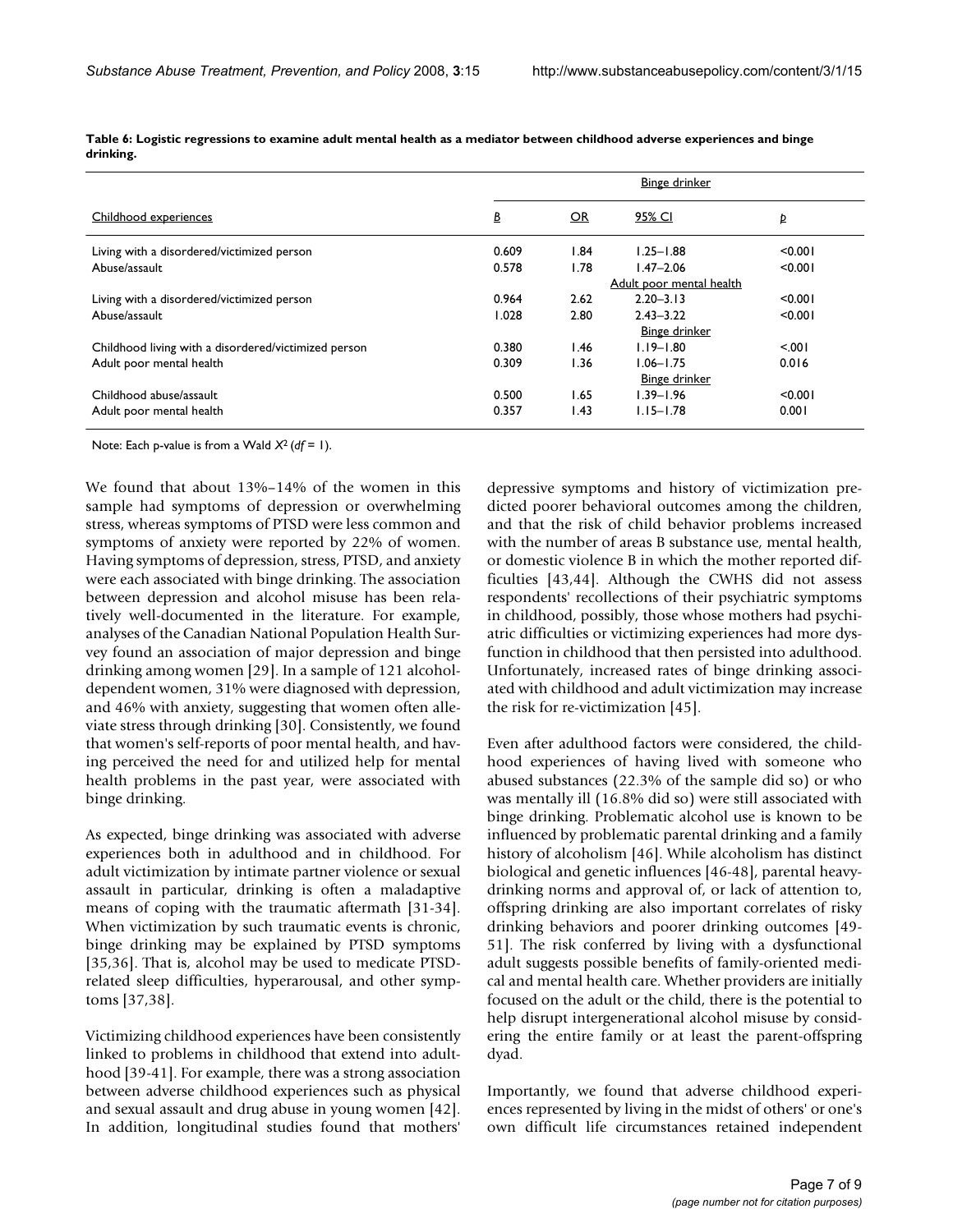associations with women's binge drinking and was not mediated by poorer mental health status in adulthood. Thus it may not always be enough to intervene only with binge drinking, or even with the depression and anxiety also associated with binge drinking. Rather, providers working with binge drinkers should consider asking whether adverse childhood experiences have occurred (in this sample, one-half of women lived with an ill or victimized person in their childhood home, and one-third were personally abused or assaulted as children), and then addressing any consequences of such adverse experiences if they have taken place. Research on trauma-focused therapy for women who were victimized in childhood that has shown promise for improving mental health symptoms [52-54] needs to be extended to alcohol and drug outcomes.

# **Limitations and Conclusion**

The findings must be considered in light of the methods used. The definition of binge drinking was based on a quantitative cut point that did not consider individual factors that affect blood alcohol concentrations (e.g., weight, drinking history, other drugs ingested). Although a clinically-focused definition (e.g., feelings of intoxication) may have produced different results, consuming five or more drinks on a single occasion usually results in intoxication and impairment [55].

Self-reports as used here may somewhat underestimate alcohol consumption compared with diagnostic interviews, but they typically provide more accurate data than laboratory tests and collateral reports [56]. The data on women's health and binge drinking were cross-sectional, and so cause and effect cannot be determined from these results. Because data on adverse experiences as children and adults were retrospective, it is possible that recall bias influenced self-reports. However, previous research suggests that negative experiences in childhood tend to be under- rather than over-reported [57-59], perhaps leading to an underestimation of the strength of associations between childhood and adult hardship and binge drinking. An additional limitation is that the CWHS did not obtain diagnostic information with regard to physical health, PTSD, anxiety, and depression. Although CWHS items were selected from previously conducted national or statewide surveys for comparability, our findings need replication with more sensitive and precise measures of self-perceived physical and mental health.

Identifying characteristics that are commonly found among women who engage in binge drinking is a key step in designing and implementing effective prevention and intervention efforts. Binge drinking prevention programs perhaps should attend to adult mental health symptoms as well as dynamics in the childhood home. Experts working to decrease binge drinking may consider screening for addiction and other psychiatric disorders reported in the childhood home as well as other types of adverse childhood experiences and then addressing the trauma and other consequences of those stressors. Findings that childhood abuse is associated with poor substance use disorder treatment outcomes in adulthood [60] underscore the need to examine comprehensive and integrated approaches to prevent continued binge drinking.

# **Competing interests**

The authors declare that they have no competing interests.

# **Authors' contributions**

All the authors contributed to the design of the study and the analysis and interpretation of data, RK and JP helped to design and acquire data from the CWHS, CT managed the literature searches and wrote the first draft of the manuscript, AS managed the analyses. All authors contributed to and approved the final manuscript.

#### **Acknowledgements**

This project was funded by the VA Office of Research and Development (Health Services Research and Development Service, RCS 00-001). We thank Rudolf Moos for comments on an earlier draft. The opinions expressed here are the authors' and do not necessarily represent the views of the Department of Veterans Affairs.

### **References**

- 1. Haynes JC, Farrell M, Singleton N, Meltzer H, Araya R, Lewis G, Wiles NJ: **[Alcohol consumption as a risk factor for anxiety and](http://www.ncbi.nlm.nih.gov/entrez/query.fcgi?cmd=Retrieve&db=PubMed&dopt=Abstract&list_uids=16319407) [depression.](http://www.ncbi.nlm.nih.gov/entrez/query.fcgi?cmd=Retrieve&db=PubMed&dopt=Abstract&list_uids=16319407)** *Br J Psychiatry* 2005, **187:**544-551.
- 2. Naimi TS, Brewer RD, Mokdad A, Denny C, Serdula MK, Marks JS: **[Binge drinking among US adults.](http://www.ncbi.nlm.nih.gov/entrez/query.fcgi?cmd=Retrieve&db=PubMed&dopt=Abstract&list_uids=12503979)** *JAMA* 2003, **289:**70-75.
- 3. Wiscott R, Kopera-Frye K, Begovic A: **[Binge drinking in later life:](http://www.ncbi.nlm.nih.gov/entrez/query.fcgi?cmd=Retrieve&db=PubMed&dopt=Abstract&list_uids=12236460) [Comparing young-old and old-old social drinkers.](http://www.ncbi.nlm.nih.gov/entrez/query.fcgi?cmd=Retrieve&db=PubMed&dopt=Abstract&list_uids=12236460)** *Psychol Addict Behav* 2002, **16:**252-255.
- 4. Mack KA, Ahluwalia IB: **Monitoring women's health in the United States: Selected chronic disease indicators, 1991–2001 BRFSS.** *J Womens Health* 2003, **12(4):**309-314.
- 5. Bradley KA, Bush KR, Davis TM, Dobie DJ, Burman ML, Rutter CM, Kivlahan DR: **[Binge drinking among female Veterans Affairs](http://www.ncbi.nlm.nih.gov/entrez/query.fcgi?cmd=Retrieve&db=PubMed&dopt=Abstract&list_uids=11767260) [patients: Prevalence and associated risks.](http://www.ncbi.nlm.nih.gov/entrez/query.fcgi?cmd=Retrieve&db=PubMed&dopt=Abstract&list_uids=11767260)** *Psychol Addict Behav* 2001, **15:**297-305.
- 6. Caetano R, Ramisetty-Mikler S, Floyd LR, McGrath C: **[The epidemi](http://www.ncbi.nlm.nih.gov/entrez/query.fcgi?cmd=Retrieve&db=PubMed&dopt=Abstract&list_uids=16737461)[ology of drinking among women of child-bearing age.](http://www.ncbi.nlm.nih.gov/entrez/query.fcgi?cmd=Retrieve&db=PubMed&dopt=Abstract&list_uids=16737461)** *Alcohol Clin Exp Res* 2006, **30:**1023-1030.
- 7. Jefferis BJMH, Power C, Manor O: **[Adolescent drinking level and](http://www.ncbi.nlm.nih.gov/entrez/query.fcgi?cmd=Retrieve&db=PubMed&dopt=Abstract&list_uids=15784069) [adult binge drinking in a national birth cohort.](http://www.ncbi.nlm.nih.gov/entrez/query.fcgi?cmd=Retrieve&db=PubMed&dopt=Abstract&list_uids=15784069)** *Addiction* 2005, **100:**543-549.
- 8. Matano RA, Koopman C, Wanat SF, Whitsell S, Borggrefe A, Westrup D: **[Assessment of binge drinking of alcohol in highly](http://www.ncbi.nlm.nih.gov/entrez/query.fcgi?cmd=Retrieve&db=PubMed&dopt=Abstract&list_uids=12915170) [educated employees.](http://www.ncbi.nlm.nih.gov/entrez/query.fcgi?cmd=Retrieve&db=PubMed&dopt=Abstract&list_uids=12915170)** *Addict Behav* 2003, **28:**1299-1310.
- 9. Matano RA, Wanat SF, Westrup D, Koopman C, Whitsell SD: **[Prev](http://www.ncbi.nlm.nih.gov/entrez/query.fcgi?cmd=Retrieve&db=PubMed&dopt=Abstract&list_uids=11840903)[alence of alcohol and drug use in a highly educated work](http://www.ncbi.nlm.nih.gov/entrez/query.fcgi?cmd=Retrieve&db=PubMed&dopt=Abstract&list_uids=11840903)[force.](http://www.ncbi.nlm.nih.gov/entrez/query.fcgi?cmd=Retrieve&db=PubMed&dopt=Abstract&list_uids=11840903)** *J Behav Health Serv Res* 2002, **29:**30-44.
- 10. Bursac Z, Campbell JE: **[From risky behaviors to chronic out](http://www.ncbi.nlm.nih.gov/entrez/query.fcgi?cmd=Retrieve&db=PubMed&dopt=Abstract&list_uids=14965026)[comes: Current status and Healthy People 2010 goals for](http://www.ncbi.nlm.nih.gov/entrez/query.fcgi?cmd=Retrieve&db=PubMed&dopt=Abstract&list_uids=14965026) [American Indians in Oklahoma.](http://www.ncbi.nlm.nih.gov/entrez/query.fcgi?cmd=Retrieve&db=PubMed&dopt=Abstract&list_uids=14965026)** *J Okla State Med Assoc* 2003, **96:**569-573.
- 11. Denny CH, Holtzman D, Cobb N: **[Surveillance for health behav](http://www.ncbi.nlm.nih.gov/entrez/query.fcgi?cmd=Retrieve&db=PubMed&dopt=Abstract&list_uids=14532869)[iors of American Indians and Alaska Natives.](http://www.ncbi.nlm.nih.gov/entrez/query.fcgi?cmd=Retrieve&db=PubMed&dopt=Abstract&list_uids=14532869)** *MMWR Surveill Summ* 2003, **52(7):**1-13.
- 12. McNutt L, Carlson BE, Persaud M, Postmus J: **[Cumulative abuse](http://www.ncbi.nlm.nih.gov/entrez/query.fcgi?cmd=Retrieve&db=PubMed&dopt=Abstract&list_uids=11880220) [experiences, physical health and health behaviors.](http://www.ncbi.nlm.nih.gov/entrez/query.fcgi?cmd=Retrieve&db=PubMed&dopt=Abstract&list_uids=11880220)** *Ann Epidemiol* 2002, **12:**123-130.